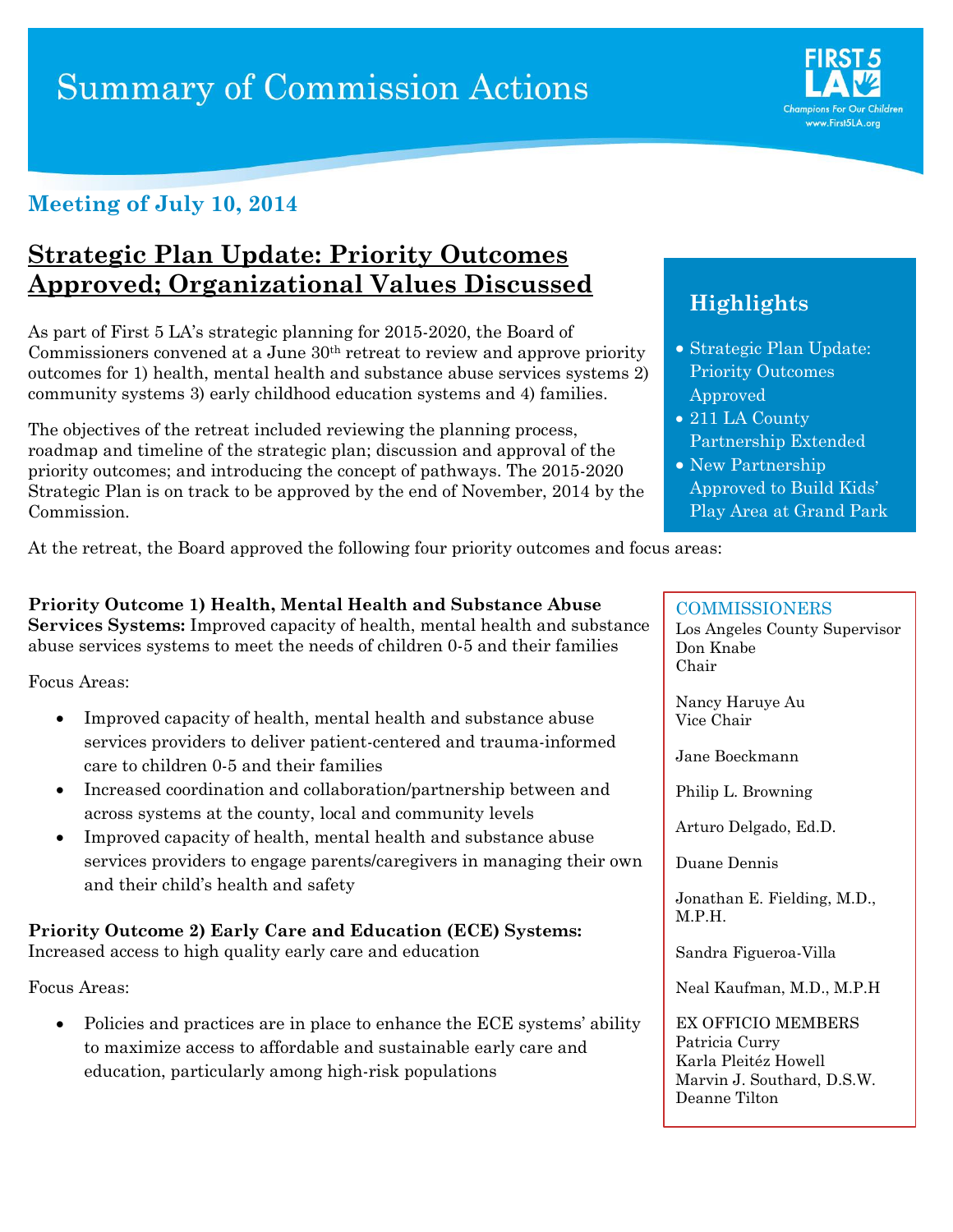- Improved quality of ECE services through increased provider capacity
- Improved capacity of ECE providers to engage parents/caregivers in their children's learning

**Priority Outcome 3) Community Systems:** Increased community capacity to support and promote the safety, healthy development and well-being of children 0-5 and their families

Focus Areas:

- Communities have physical places and spaces that promote healthy living and encourage interaction
- Communities have a system of services and supports that meet family needs
- Community members have a shared vision and act collectively to improve the policies, services and environments that impact families

#### **Priority Outcome 4) Families:** Increased family protective factors

Focus Areas:

- Increased parent/caregiver resiliency
- Increased parent/caregiver social connections
- Increased parent/caregiver knowledge of parenting and child development
- Access to concrete supports in times of need
- Increased parent/caregiver capacity to provide enriching, structured and nurturing environments for their children

During the July 10 board meeting, First 5 LA COO John Wagner introduced the proposed organizational values of First 5 LA: Collaboration, Integrity, Respect, Accountability, Purpose, Shared Leadership and Learning. Dr. Steven Goodwin of Turning West led a discussion among board members about these values. Commissioner Neal Kaufman suggested the addition of the words "transparency" and "nurturing", Board Alternate Suzanne Bostwick recommended the inclusion of the terms "fair" and "consistent" and Commissioner Duane Dennis suggested the addition of the word "excellence". The next step will be to incorporate Commissioner feedback and bring the organizational values back to the Board for their approval at a future meeting.

# **Commission Extends 211 LA County Partnership For One Year**

The Board unanimously approved the extension of a Strategic Partnership with the Information and Referral Federation of Los Angeles County (dba 211 LA County) for \$1,239,535 with a retroactive start date of July 1, 2014 to June 30, 2015.

211 LA County is a countywide information and referral service that reaches approximately 500,000 people per year. With First 5 LA funding, 211 LA County has been providing information and referral services to expectant parents and parents/caregivers of children ages 0-5 since 2005.

This current fiscal year, the 211 LA County Program is expected to serve approximately 84,000 caregivers/parents of children ages 0 to 5. Furthermore, in this current fiscal year, the Program is also expected to serve 900 caregivers/parents of children ages 0-5 at the Los Angeles County Children's Court.

The requested extension is aligned with the adopted First 5 LA Strategic Plan because 211 LA County's information and referral services impact all four First 5 LA Strategic Plan goal areas: 1) Children are safe from